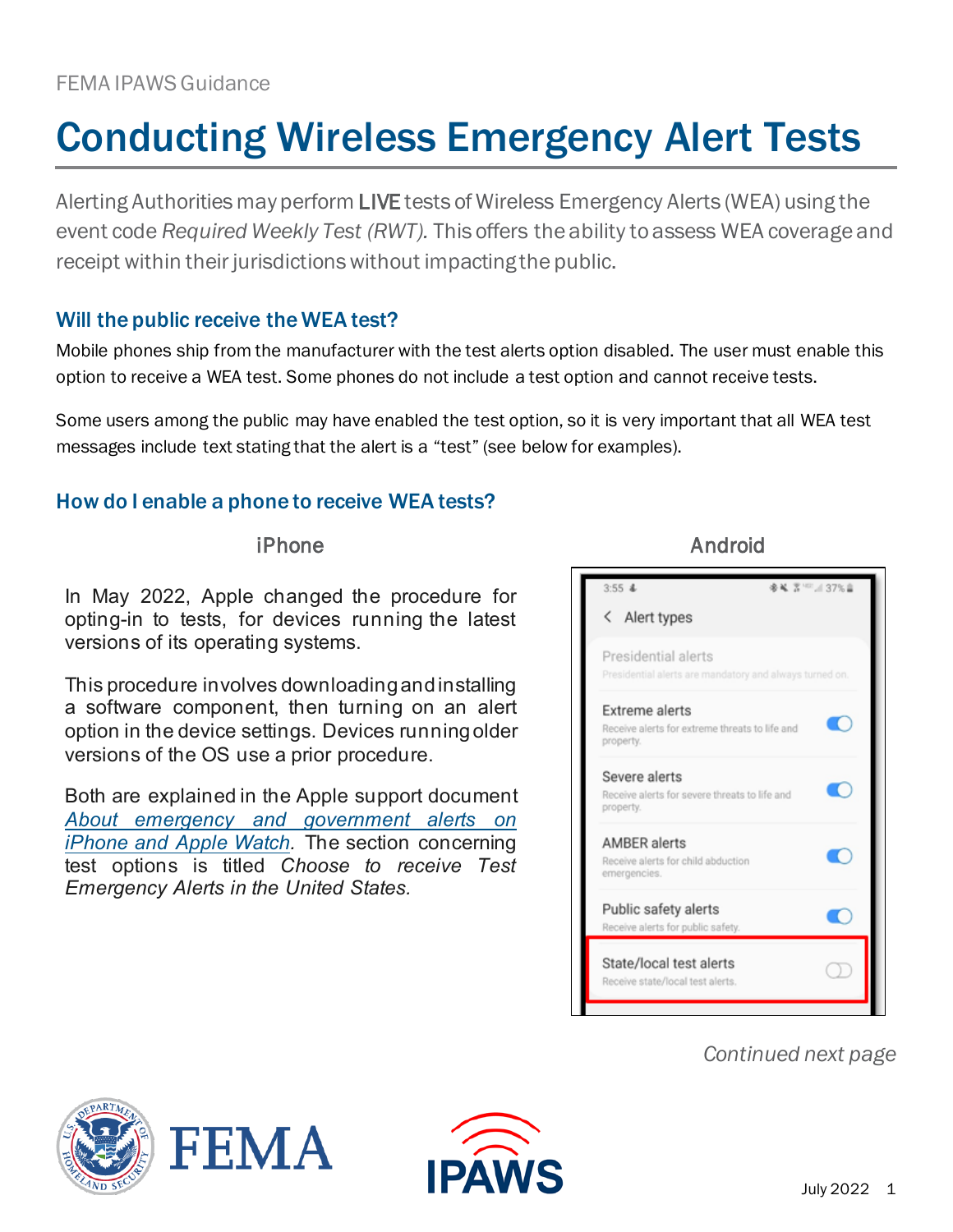#### Does "Required Weekly Test" mean that I need to send a WEA test every week?

No. The event code is simply titled "Required Weekly Test (RWT)" - which the Federal Communications Commission approved for use to test WEA. An Alerting Authority may utilize event code RWT to test WEA but should not perform live WEA tests on a weekly basis.

#### Is a Federal Communications Commission (FCC) Waiver required?

No. The FCC approved event code RWT for WEA tests and, therefore, does not require an FCC waiver.

#### Do I need other permissions?

You do not need permission from FEMA or the FCC, but you will want to get approval from your agency in accordance with your local policies and procedures.

#### Can I practice 90- and 360-character messages? English and Spanish?

Absolutely! We encourage testing all capabilities of WEA via an RWT. FEMA highly encourages use of the word "test" in all WEA test messages. For example,

*90-character:*

"This is a TEST of the Wireless Emergency Alert system. No action required."

#### *360-character:*

"The [Agency Name] is performing a TEST of the Wireless Emergency Alert system. No action is required. Please provide feedback at [insert location for feedback]."

#### Can I include a polygon?

Yes. You can include a polygon and/or circle, but keep in mind that a polygon or circle should not be too small. A good rule of thumb is no smaller than two city blocks. In other words, do not expect success drawing a polygon around a single building.

#### Can I include URLs and phone numbers?

Yes. You can include URLs and/or phone numbers in the 90- and/or 360-character WEA text. Understand that URLs and phone numbers account for text and can easily reach the 90-character limit. Consider using a URL shortening service to reduce character count. Some phones may not support clickable links.

*Continued next page*

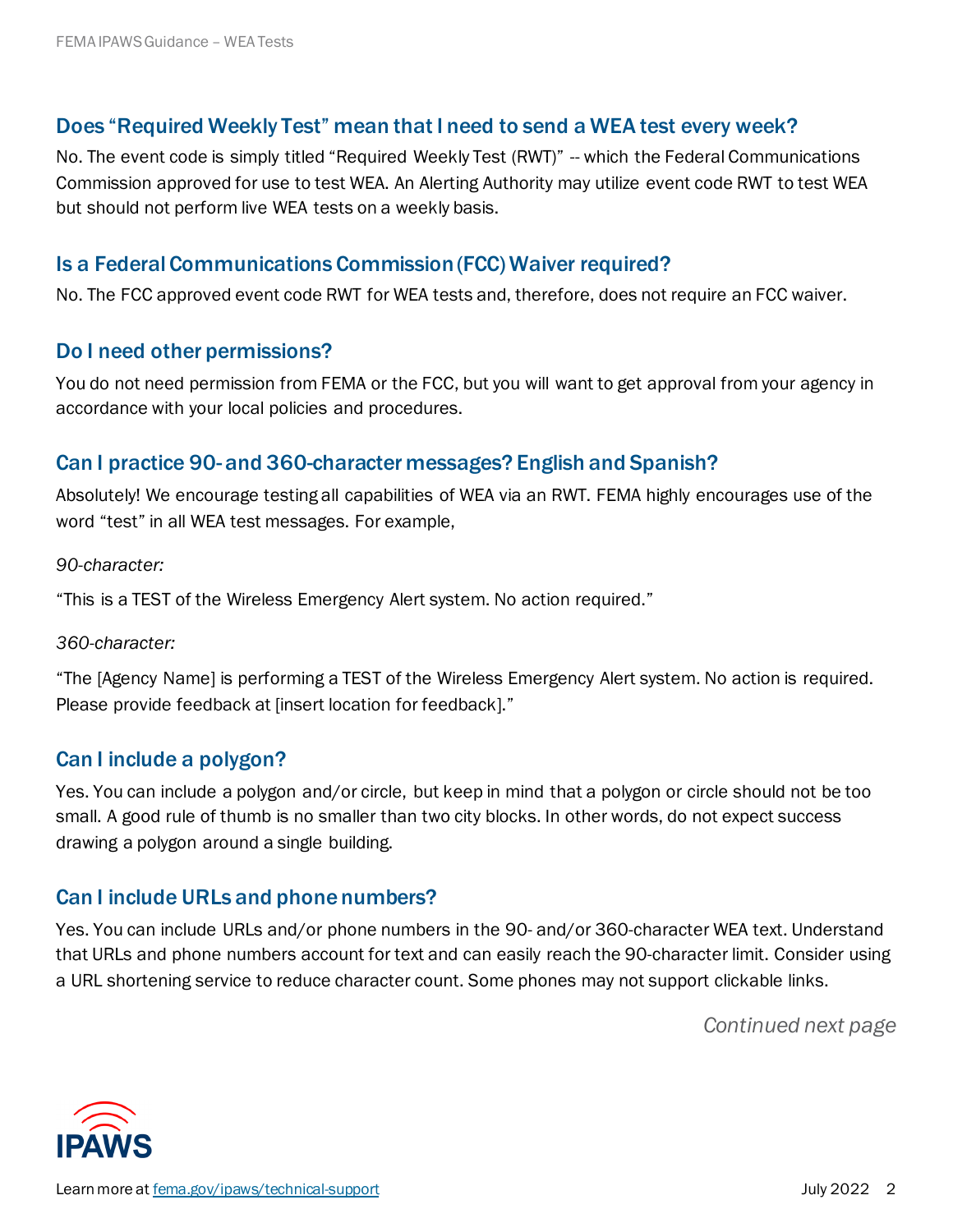#### How do I know if the live WEA test was successful?

It is good practice to appoint test monitors to assess the WEA test. Monitors should:

- Enable their phones to receive the WEA test;
- Utilize different manufacturer phones and different cell service providers;
- Be placed in identified locations; and
- Provide feedback to include:
	- o Test received?
	- o Time?
	- o Location?
	- o Cell phone type?
	- o Carrier?

*Please note*: Geo-targeting using a polygon is a desirable functionality of WEA, but device-based geo-fencing technologies have not been adopted by majority of mobile phones. Therefore, bleed-over outside of a polygon/circle should be expected.

#### If I do a LIVE WEA test, does it count for monthly required Proficiency Demonstration?

No. A live WEA test does not count for your required monthly proficiency test. You will still need to send your monthly test to the Technical Support Services Facility (TSSF) to retain your IPAWS authorization.

#### Can I incorporate a WEA test into exercises?

Yes. You can include a WEA test in small- to full-scale exercises. You will need to determine whether testing WEA makes sense for your exercise scenario(s). Then decide whether it is best to exercise WEA in a closed environment using only the IPAWS TSSF or activation of a live WEA test where test monitors may be utilized to assess receipt of the WEA test. For more information, please contact the IPAWS TSSF (below).

#### Can the IPAWS TSSF help me?

YES! IPAWS TSSF team members are knowledgeable in preparing for and executing WEA tests. They can provide guidance and recommendations for success.

*Continued next page*